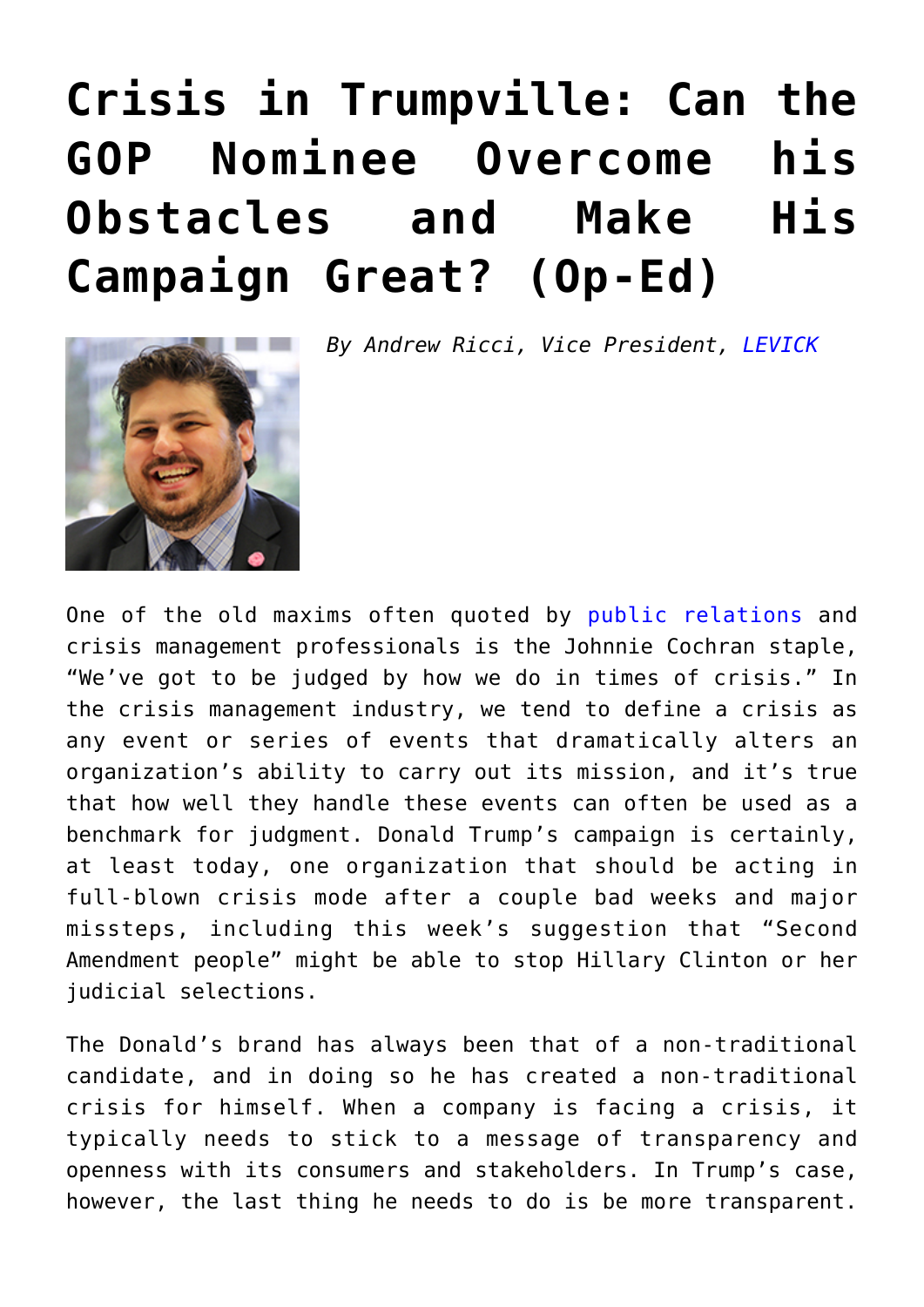His lack of filter and diplomacy earned him his initial band of loyal followers, but his rhetoric only seems to turn off or offend many others who may be on the fence and have concerns about him. Most companies and public figures in crisis become less of a story by opening up and leaving nothing more for the media to speculate, but Donald Trump would become less of a story by becoming more closed off.

One way he might start to turn things around is to recognize and admit to himself that things haven't exactly been going his way, and he might be the culprit. In many ways, he's been his own worst enemy, driving his controversial campaign headstrong into crisis after avoidable crisis. And thus far, rather than realize that he's setting himself back, he's doubled down or passed the blame. He's dismissed polls and claimed an unfair media is the genesis of his ongoing problems. He's tried to preempt a loss by warning that the election might be rigged  $-$  despite roughly 3/5 of the states under Republican control. This is the marker not of a bad campaign strategy, but of a deeply rooted character flaw, and only by imposing some high level of self-discipline can he begin to change that narrative.

What's worse, every time a member of his staff manages to get him on the wagon and impose some sort of discipline on their candidate, it isn't long before he again goes off script and talks himself right back off. As a result, the latest *[Washington Post-ABC News](https://www.washingtonpost.com/politics/poll-after-conventions-clinton-leads-trump-by-8-points/2016/08/06/517999c0-5b33-11e6-9aee-8075993d73a2_story.html)* poll had Hillary Clinton up eight points in the general election, and a recent *[Fox News](https://www.foxnews.com/politics/interactive/2016/08/03/fox-news-poll-aug-3-2016/)* poll showed him ten points behind. If Trump hopes to make his campaign great again, it's time for him to face the data and make some changes.

While it's true that his brash, no-holds-barred, and unfiltered style got him the nomination, he has to realize that elections are strange occurrences and the strategies needed to win a primary are radically different from those needed to win a general election. In some ways, Trump has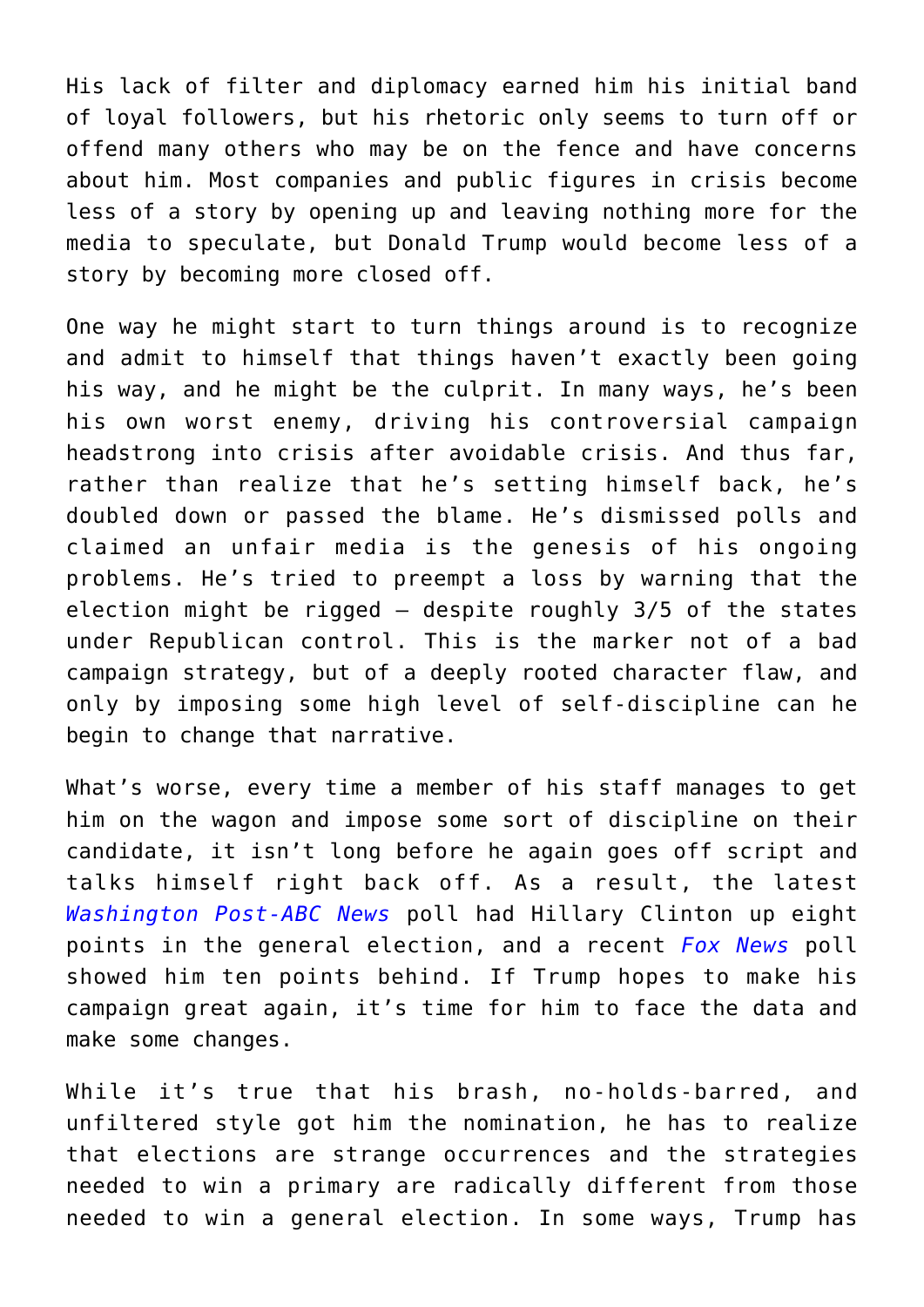shown he might be starting to realize his campaign strategy needs to change to come out victorious in November. He recently began using (and mostly sticking to) teleprompters.

This is a much-needed development and straight from any crisis management playbook. Once you know you have a crisis on your hands, any public relations counselor will reinforce the importance of developing a powerful narrative and staying on message with well thought out and scripted key points, ensuring the efficacy of the story you are trying to tell and avoiding distractions. This has never been Trump's strong suit. Time and again, we have watched Trump create headlines after diverging from an average campaign speech with just one off-hand comment, which quickly becomes the headlining story in every morning newspaper and email blast.

Every time the news seems saturated with articles about Donald Trump, he says or does something ridiculous or controversial and gives the press a new story to cover. One of the easiest ways to bury headlines is to make them mundane, and because whatever Trump says or does becomes a headline he has a lot of agency over how sensational, or un-sensational, those headlines are. Unlike many companies in crisis, Trump is running for president and does not want to disappear from the news radar; he just needs to begin generating positive, or at least neutral, press. The reporters he despises can't use his own comments against him if he stops giving them their ammunition.

Donald Trump often likes to say that only he can make America great again. With the clock ticking and time running out until election day, it's time for Donald Trump to realize that only he – by becoming more of a candidate and less of a firebrand – can make his campaign great again.

*About the Author: Andrew Ricci is a Vice President at LEVICK, a crisis communications firm. LEVICK Fellow Kelsey*